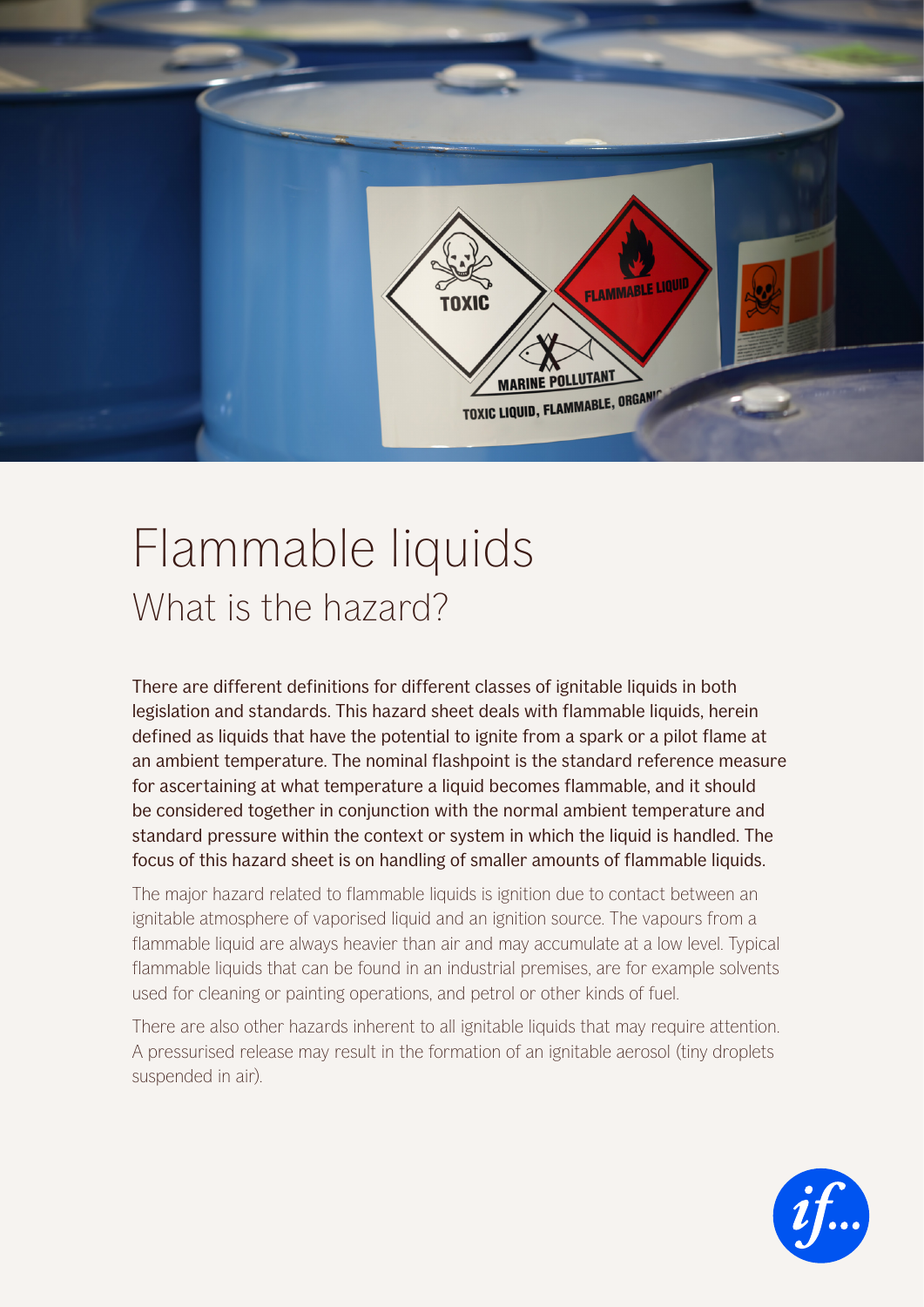## Information related to the hazard

The flash point and the auto-ignition temperature of a liquid are two important physical properties. The flash point is the lowest temperature at standard conditions which a liquid produces a vapour at a flammable concentration, which could possibly ignite with the introduction of an external ignition source. The flash point temperature can be below 0°C. For example, the flashpoint for ethanol it is +12°C, and for petrol it is -43°C.

The auto-ignition temperature (AIT) is the temperature at which, a vapour ignites without the presence of any ignition source. The energy present within the vapour itself is enough to cause autoignition. The AIT of hydrocarbons is normally in the region of  $250 - 450$  °C.

The lower and upper explosion limits (LEL and UEL, respectively) are also important properties when dealing with flammable liquids. Further, the flammable liquid's solubility with water and its density are important factors to define how to best fight the fire in the flammable liquid.

### How to reduce the risk

A Material Safety Data Sheet (MSDS) should be made available for all of the chemicals used at the site. The MSDS contains information on e.g. the flashpoint,the auto-ignition temperature, and what substances can be stored together.

When dealing with flammable liquids, it is important to recognize various standards and regulations that needs to be applied, such as the ATEX regulative within Europe, IEC standards worldwide or other applicable national legislation and regulations. For example, local regulations may limit the volume that may be stored at any one place and a license might be required.

The person responsible for the storage and handling areas of flammable liquids must be clearly defined, and this person must have sufficient training, knowledge and authority. Employees as well as contractors working in the area in which the flammable liquids are stored or handled must also have the appropriate knowledge and training. The training should include e.g. general knowledge about the risk, what to do in emergencies, how to avoid ignition, how to fight fires and how to handle spills safely. The training must be repeated periodically, preferably annually.

The storage areas should be located in separate buildings away from important production and storage facilities or they should be equipped with a fire separation, which segregates them from other operations. Combustible liquids with a high flashpoint, and flammable liquids with a low flashpoint, should not be stored together.